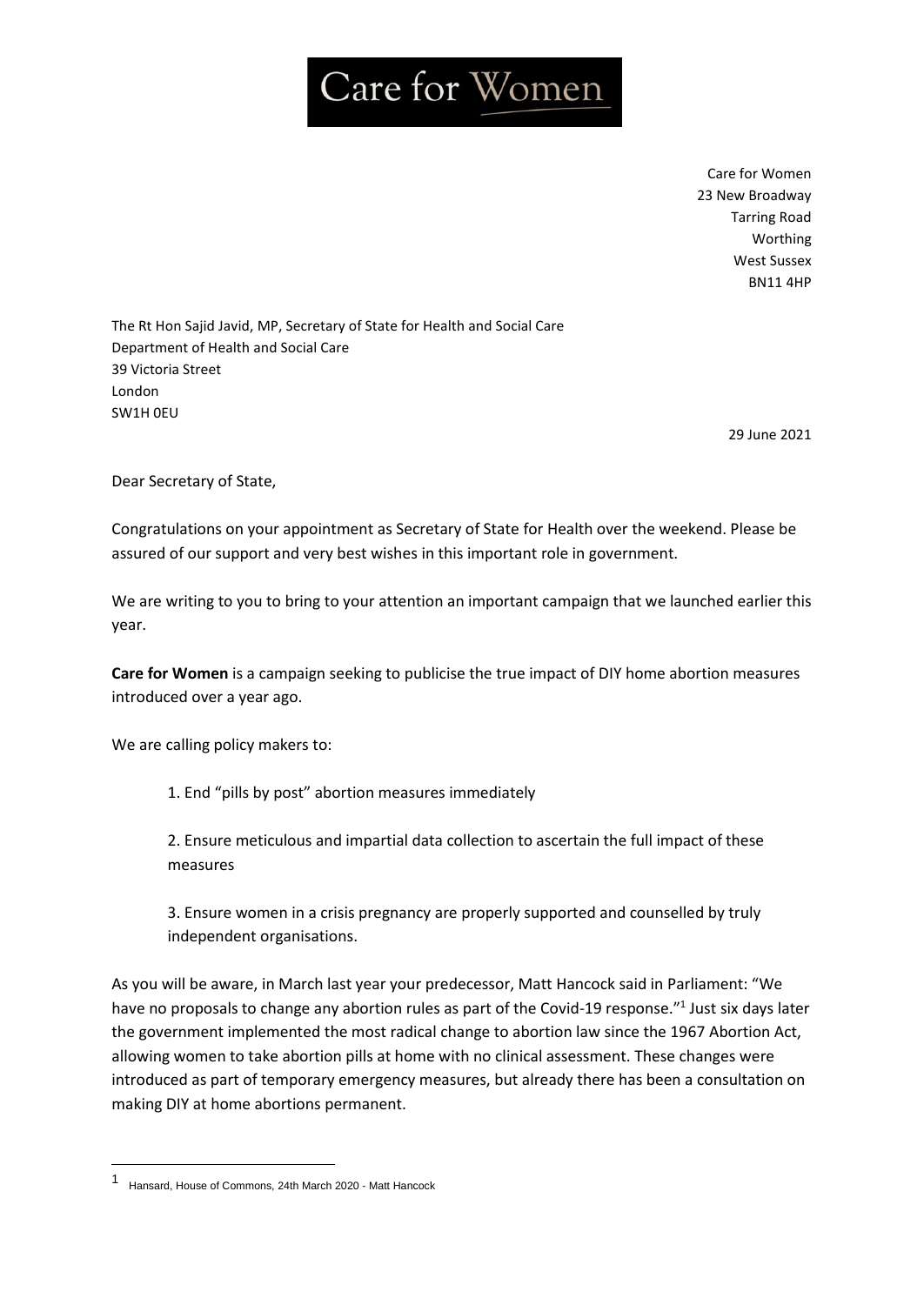A mystery client investigation has found that women are able to obtain abortion pills using false names, false dates of birth, false medical histories, false gestational ages, and providing GP surgeries at which they are not registered.<sup>2</sup> This clearly makes the provision of abortion pills wide open to abuse. The government admitted last week that it has no idea how many women have chosen to take the pills posted to them or whether they were then disposed of or not.<sup>3</sup>

Freedom of Information requests have found that **every month some 495 women attend hospital with complications arising from abortion pills**. <sup>4</sup> 250 of these women require hospital treatment to surgically remove the products of conception. There have been dozens of serious incidents and some cases where the pills were taken beyond the legal limit of 9-weeks-6-days, including four cases where the gestational age was over 24 weeks.

A Savanta ComRes poll in March found that **86% of GPs are concerned** about the risk of women being coerced into having an abortion without an in-person consultation.<sup>5</sup> A further 74% of GPs were also concerned about women finding it distressing to potentially have to dispose of the terminated pregnancy themselves.

A separate Savanta ComRes poll carried out in December found that **84% of adults in England say they are concerned** about women being at risk of being coerced into an abortion without an inperson consultation.<sup>6</sup> 82% were concerned about the possibility of abortion pills being falsely obtained for another person with a telemedicine appointment.

We attach our previous correspondence with your predecessor which highlights more statistics as well as several personal stories of just how harmful the DIY abortion policy is. We also attach witness statements from two women who benefitted from taking medication to reverse the effects of the abortion pills and are now the mothers of two healthy babies.

With the coming end of coronavirus emergency measures and regulations associated with the Coronavirus Act 2020, the rationale for allowing DIY at home abortion as a temporary measure will no longer be valid. At the very least Parliament, must surely have an opportunity to carefully review data and evidence before the regulations are allowed to continue without appropriate scrutiny and oversight, as they are discrete from the ongoing women's health review.

We therefore urge you, for the sake of improving safety for women, to **end the policy of DIY abortion on 19 July** alongside the ending of other emergency measures brought in last year.

<sup>&</sup>lt;sup>2</sup> Abortion at Home: A Mystery Client Investigation. [https://christianconcern.com/wp](https://christianconcern.com/wp-content/uploads/2018/10/CC-Resource-Abortion-At-Home-A-Mystery-Client-Investigation-201210.pdf)[content/uploads/2018/10/CC-Resource-Abortion-At-Home-A-Mystery-Client-Investigation-201210.pdf](https://christianconcern.com/wp-content/uploads/2018/10/CC-Resource-Abortion-At-Home-A-Mystery-Client-Investigation-201210.pdf) <sup>3</sup> [https://www.theyworkforyou.com/wrans/?id=2021-06-](https://www.theyworkforyou.com/wrans/?id=2021-06-14.15421.h&s=abortion+section%3Awrans+section%3Awms)

[<sup>14.15421.</sup>h&s=abortion+section%3Awrans+section%3Awms](https://www.theyworkforyou.com/wrans/?id=2021-06-14.15421.h&s=abortion+section%3Awrans+section%3Awms)

<sup>4</sup> [https://christianconcern.com/wp-content/uploads/2018/10/CC-Resource-Briefings-Report-Hospital-](https://christianconcern.com/wp-content/uploads/2018/10/CC-Resource-Briefings-Report-Hospital-Treatments-Complications-DIY-Abortion-210215.pdf)[Treatments-Complications-DIY-Abortion-210215.pdf](https://christianconcern.com/wp-content/uploads/2018/10/CC-Resource-Briefings-Report-Hospital-Treatments-Complications-DIY-Abortion-210215.pdf)

<sup>5</sup> <https://christianconcern.com/news/86-gps-concerned-about-illegal-diy-abortions/>

<sup>6</sup> [https://www.spuc.org.uk/News/ID/384767/Majority-of-public-have-concerns-over-pills-in-the-post-policy](https://www.spuc.org.uk/News/ID/384767/Majority-of-public-have-concerns-over-pills-in-the-post-policy-new-poll-discovers)[new-poll-discovers](https://www.spuc.org.uk/News/ID/384767/Majority-of-public-have-concerns-over-pills-in-the-post-policy-new-poll-discovers)